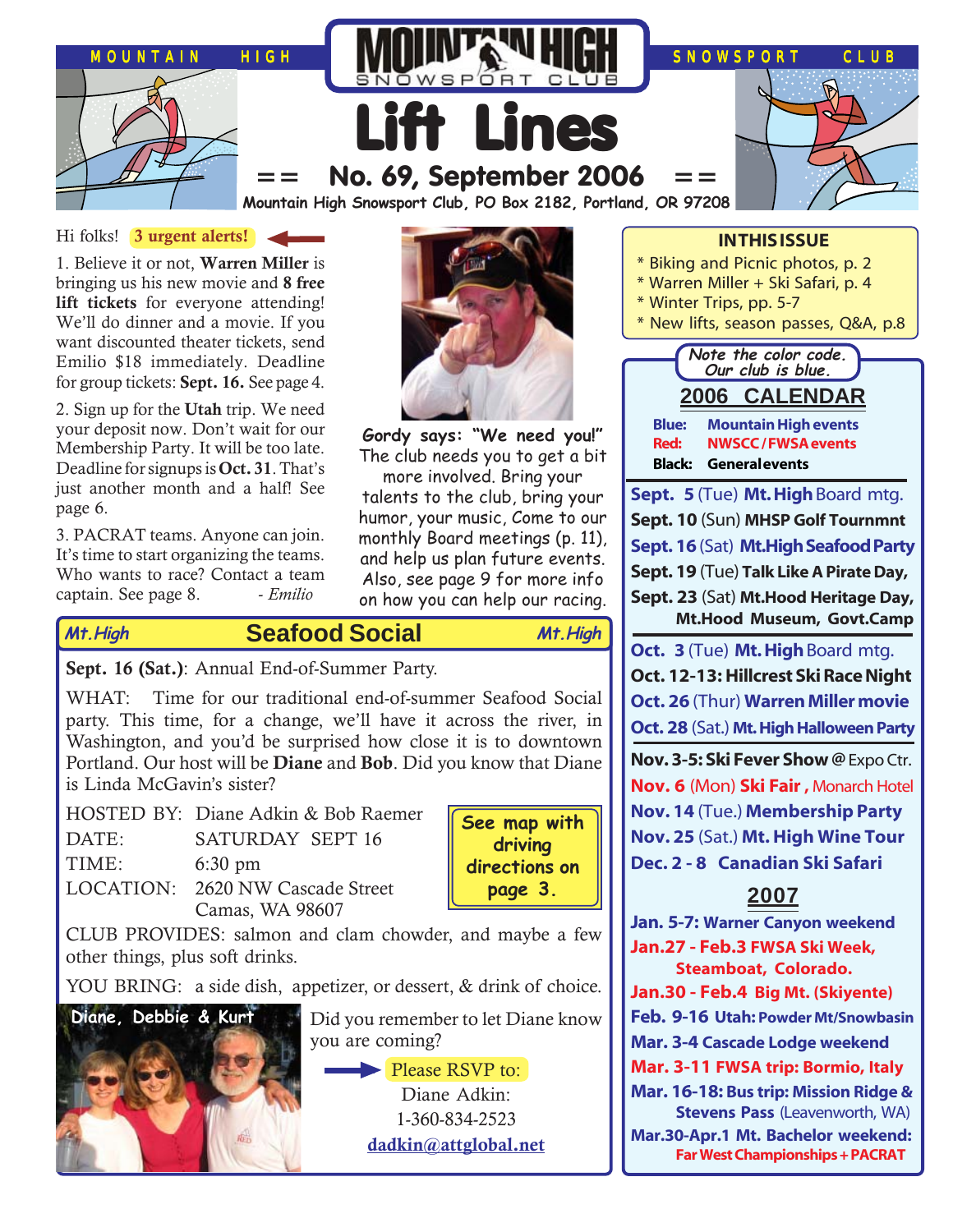## MOUNTAIN HIGH **Recent Trips & Events** SNOWSPORT CLUB

## *page 2 Lift Lines 69, September 2006*

# Mt. High **Mt. High Picnic & Bike Ride**



**Aug. 12 (Sat.)**: Our picnic at Sellwood Park was preceeded by a bike ride up the Willamete River, to the Steel bridge, and back down the other side.

This was the highlight of the day. We passed by the Bite of Oregon, OMSI and the submarine, and saw a futuristic-looking boat on the river.

A total of 19 riders showed up. Riding with friends was fun, and the sights were great! The photo above shows Larry (in the yellowish-green jersey) leading the ride up the river.



Bruce and Linda helping Alice make her dog more comfy. No critters were hurt in the filming of this.





Alice takes Zoe for a ride. Larry, our bike-ride leader.



Kurt fires up the grill, with Jim, Deirdre, and Debbi wondering if they should go for the polish dogs, or the smoked ones, or the spicy ones!

See more photos on our web site, on the **[Recent](http://www.mthigh.org/PhotosRecent.htm) [Photos](http://www.mthigh.org/PhotosRecent.htm)** page.



Terry & Violet obviously had a good time. We ate, we chatted with friends, met a few new members, played some softball. It was fun.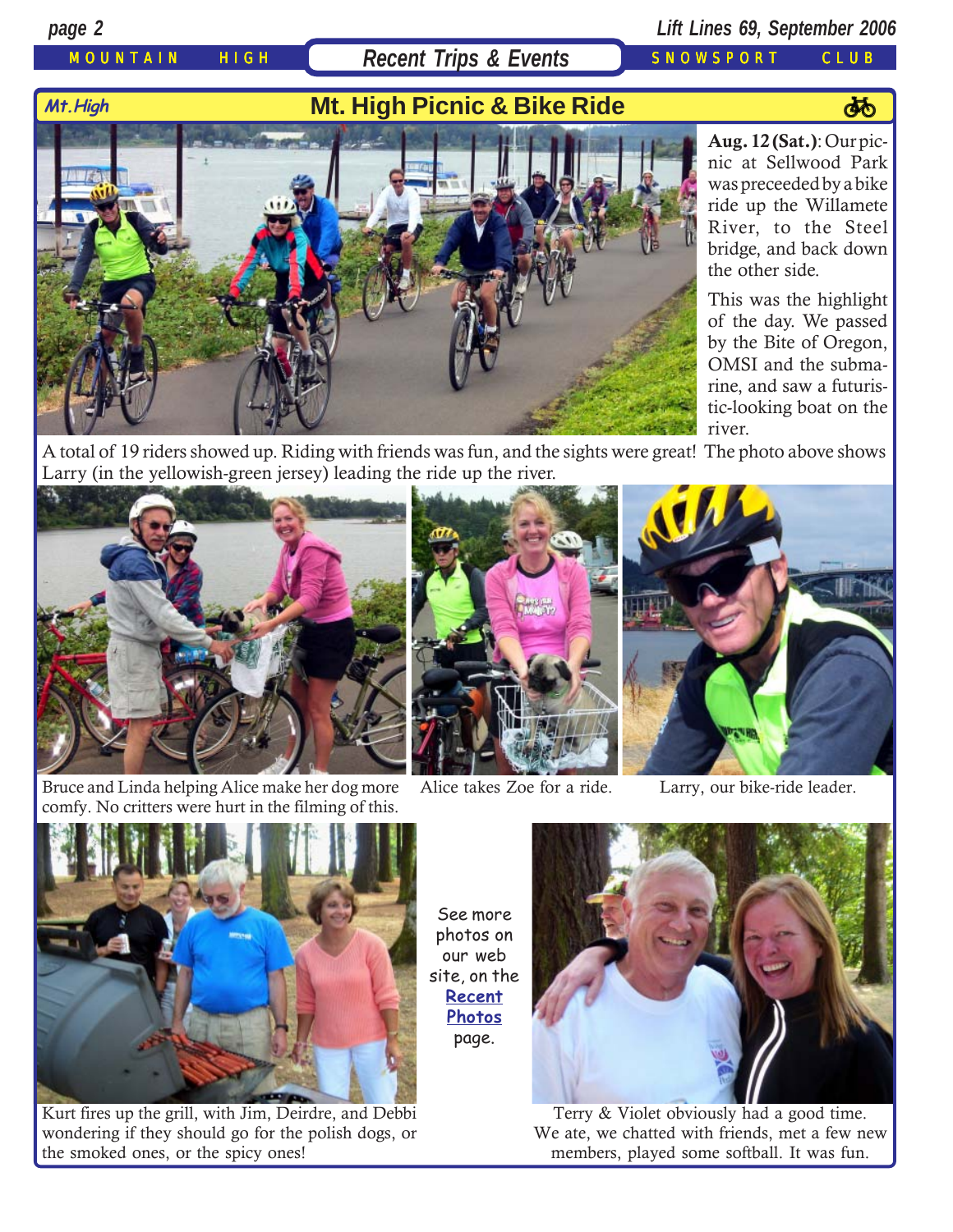



**Directions:** From northbound I-5 or I-205, turn right (east) on Hwy 14, immediately after Columbia River. **Point 9:** At exit 10, turn LEFT (north) accross the highway onto SE 192nd Ave **Point 10:** Turn RIGHT (East) at stoplight, onto SE Brady Rd. **Point 11:** Turn RIGHT (East) at stop sign onto NW 16th Ave. **Point 12:** Bear LEFT (North) onto NW Hood St **Point 13:** Bear RIGHT (East) onto NW 18th Ave **Point 14:** Turn LEFT (North) onto NW Cascade St. **Point 15:** House is on right. Steep driveway! Set your brake!

## **Talk Like A Pirate Day**

**Sept. 19** (Tuesday) Avast! Me Hearties! Listen up ye buccaneers and saucy wenches! 'Tis time to talk like pirates of old. Why? Just for fun. Another reason: to fight global warming!!! Did ye notice how the number of pirates has decreased lately, as the planet got warmer? Maybe, if we talk like pirates, the planet will cool down!

### **Mt. High Halloween Party**

**Oct. 28** (Saturday) Meg Gadler has graciously offered to host this party. If you wish, you can come dressed as a pirate, and practice some of your pirate talk. Otherwise, just come and have some fun, and meet other club members. It's basically a potluck. Details in the next issue of your favorite newsletter.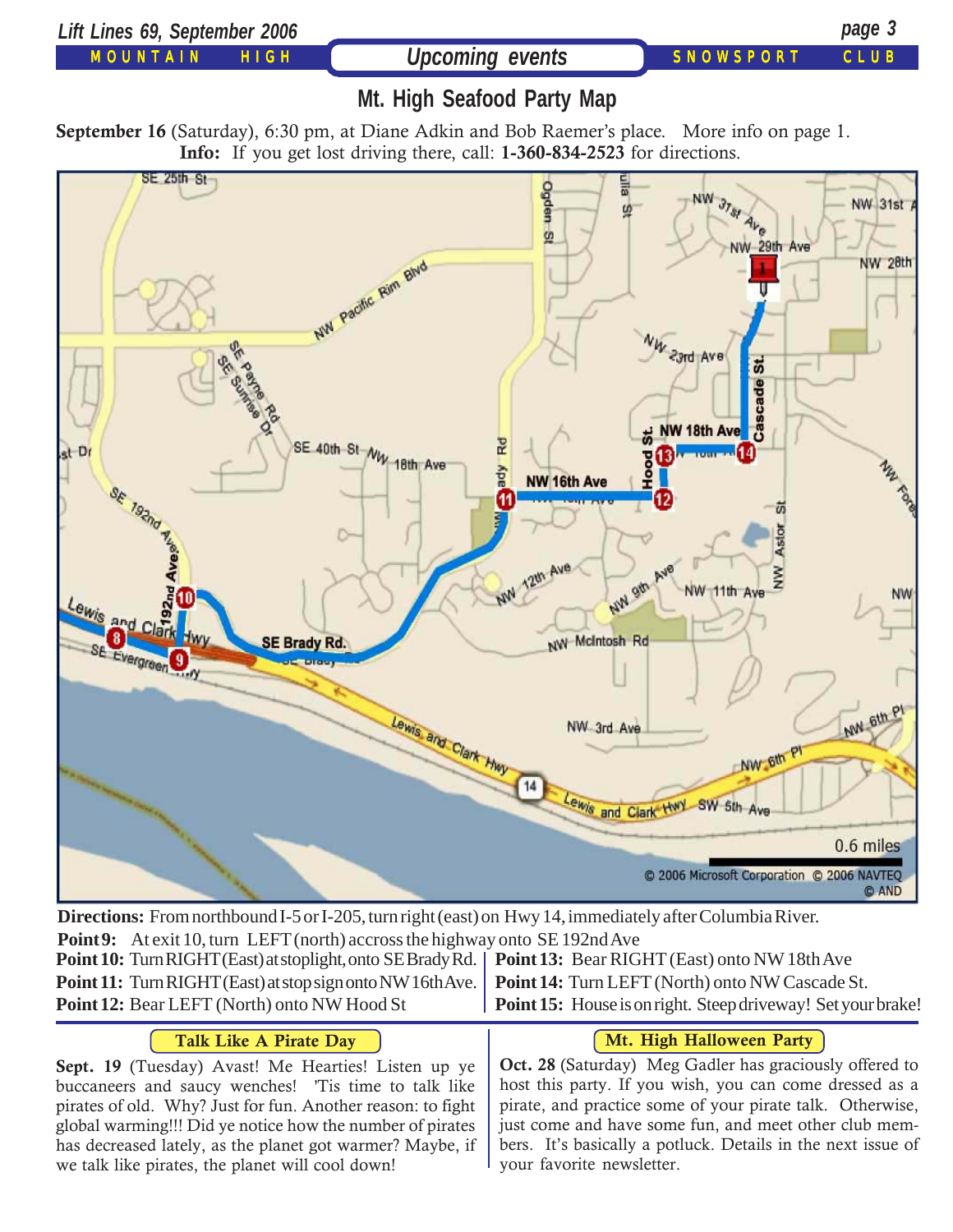## MOUNTAIN HIGH *Upcoming Events* SNOWSPORT CLUB

## *page 4 Lift Lines 69, September 2006*

# *Warren Miller gifts*

*Santa Claus (Warren Miller) is coming to town again, October 26-29. This time, he is bringing his latest ski film, plus 8 free lift tickets for everyone who attends the movie.*

*This is a great way to start the season! We'll see the movie on Thursday, Oct. 26, at 8:00 pm. There are 4 steps:*

## **Purchase theater tickets**



**By Sept. 16.** If you buy tickets through TicketMaster, it will cost you about \$24 or \$25 (depending on how high their "convenience charge" will be). But, we are planing to buy group [discounted tickets for all who want to](http://beavercreek.snow.com/winterhome.asp) join us, for only \$18 per person.

Send \$**18** made out to **Emilio Trampuz**, 4742 Liberty Rd. S., Salem OR 97302.

Deadline for group tickets: **Sept. 16**. If you haven't mailed [your check by then, bring it to our Seafood Party that day.](http://beavercreek.snow.com/winterhome.asp)

## **Freebies [for all attendees](http://beavercreek.snow.com/winterhome.asp)**

4 Canadian ski areas (**Sun Peaks**, **Silver Star**, **Big White**, **Apex**)

2 Idaho ski areas (**Schweitzer Mt.**, **Tamarack**)

2 Oregon ski areas (**Mt. Hood Meadows**, and a "**Fusion**" lift ticket to either **Timberline** or **Ski Bowl**).

\$25 off at **US Outdoor Store**.

**4**

# **Canadian Ski Safari**

**[Dec. 1 - 6 or 8, 2005.](http://beavercreek.snow.com/winterhome.asp)** Minimum: 5 days. (Or, it could be done later, in April 2007)

This is one of our least expensive trips! 5 days for about **\$200 - \$275** (for lodging and gas). The skiing is mostly free. [i](http://beavercreek.snow.com/winterhome.asp)

Totally informal. No reservations. No deposits. But if we power are carpooling, let's coordinate. Let Emilio know.

We'll break the long 10-11 hour drive into two segments, with some extra skiing in between. Driving up, we'll ski at **Mt. Baker**, before driving on to **Sun Peaks**.

On the way back, you can be back home at the end of day 5 (Wednesday) if you only ski half a day at Apex and then drive straight home. For a **6-day** alternative, stop for one more day of skiing at Mission Ridge or Stevens Pass.

But, this year, Emilio proposes some of us extend the trip to 7 or 8 days. After Apex, go east along Canadian Hwy. 3, and then hit 2 or 3 of the following ski areas: Red Mountain, Schweitzer Mt., 49º North, or Mt. Spokane.

## **Dinner and Movie**



**Oct. 26** (Thur.) - Movie night!  [Dinner: 5:30 pm \(optional\)](http://beavercreek.snow.com/winterhome.asp) Movie: 8:00 pm.

We'll do dinner, as usual, at "**Madison on 5th**" and then go see the movie.Warren

Miller's latest movie is "**Off the Grid**", and it highlights the [joy of skiing where no one has skied before.](http://beavercreek.snow.com/winterhome.asp) 

The movie is at the Arlene Schnitzer Concert Hall, only 2 blocks from the restaurant. Easy walking distance.

# **3**

支

## **Printing / donating vouchers**

Among the package of goodies, you will receive a large card with a special **10-digit code**. Use this code on Warren Miller's web site to unlock & print your own free vouchers.

NOTE: You will have to register the tickets in your name. So, if you intend to give them to someone else, give them the 10-digit code and don't register it in your name. Once they are in your name, they are not transferrable.

If you wish to **donate** your vouchers to the club, please mail the card with the 10-digit code to **Emilio Trampuz, 4742 Liberty Rd. S., Salem, OR 97302**, and we'll pass it on to those who didn't see the movie or saw it in Salem or Hood River, where there will be no Canadian lift tickets..

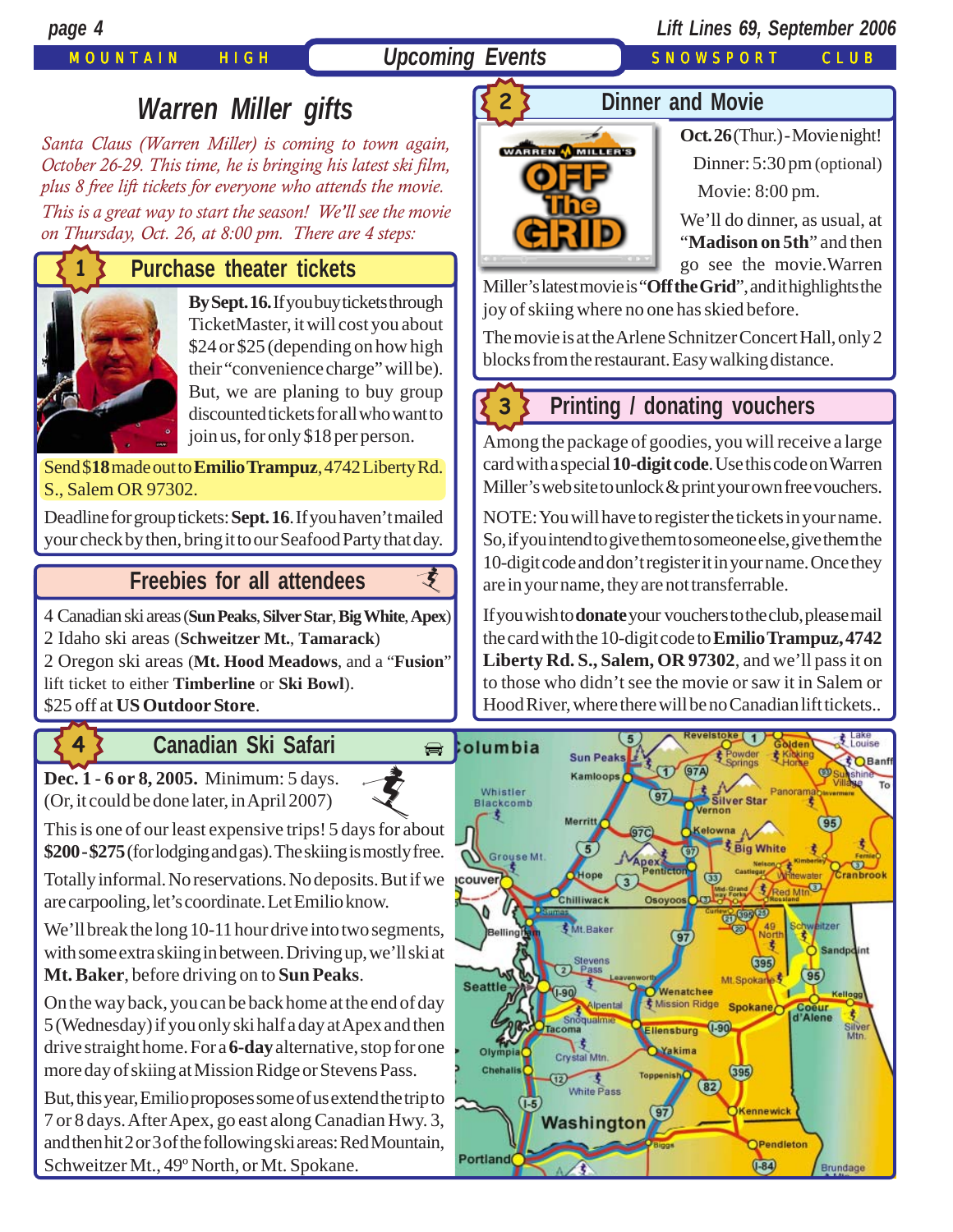

It helps that the Mountain High club is organizing a trip to 2 of these ski areas: Mission Ridge and Stevens Pass.

More info will be posted on our web site, and the **[NWskiers.com](http://www.nwskiers.org/)** web site. Contact **Steve Coxen**, 503-679-9022, email: **[sacoxen@aol.com](mailto:sacoxen@aol.com)**.

### **Warner Canyon Weekend Mt.High**

### **Jan. 5 - 7, 2007.**

As a result of the Ski Oregon Challenge, we discovered Warner Canyon as an excellent place for powder ski-

*price. After those 44 spots get filled, you can only join the trip if you pay extra for one of the special rooms (double occupancy only).*



ing, especially on a Friday, since Warner Canyon is closed Monday - Thursday, so there's untouched powder on Friday! So, let's make this really fun:

|           | <b>Thursday evening, after work, drive to Lakeview (Oregon).</b> |
|-----------|------------------------------------------------------------------|
| Friday:   | Ski Warner Canyon, then drive to Ashland.                        |
| Saturday: | Ski Mt. Ashland, then drive to Eugene.                           |
| Sunday:   | Ski Hoodoo, then drive home.                                     |

This will be totally informal. It's not an official "trip", but a simple road trip, either carpooling or caravaning down there. If there is enough interest, we might hire a bus.

Take Hwy 97 past Bend. At La Pine, take Hwy 31 to Lakeview.

If you are interested, please contact **[Emilio](mailto:Emilio2000@earthlink.net)**, 503-378-0171. We need to start figuring out how we will carpool, or if there is a need for a bus.

### $\epsilon$  **FWSA** FWSA 2007 Ski Week  $\star$ **FWSA**

# **Steamboat Colorado**

**Jan. 27-Feb. 3** The biggest trip of the year, with clubs from all far West-

ern States participating. The Northwest now has only 36 spots allocated. Only 3 spots remain (but we may be able to fit in more)!!!

Steamboat is home to former Olympian - Billy Kidd, and home to champagne powder.

**Price:** \$850 plus \$365 for airfare.

Price includes 7 nights lodging (dbl occ.), 5 days' lift tickets, Welcome party, Mountain Picnic, 3 races, Farewell Party, and much, much more. Third deposit due now. If you haven't sent any yet, a total of \$700 is due.

See details on page 10.

**Contact: Rod Robinson,** 1- 541-344-7170, **[rdrobinson@aol.com](mailto:rdrobinson@aol.com)**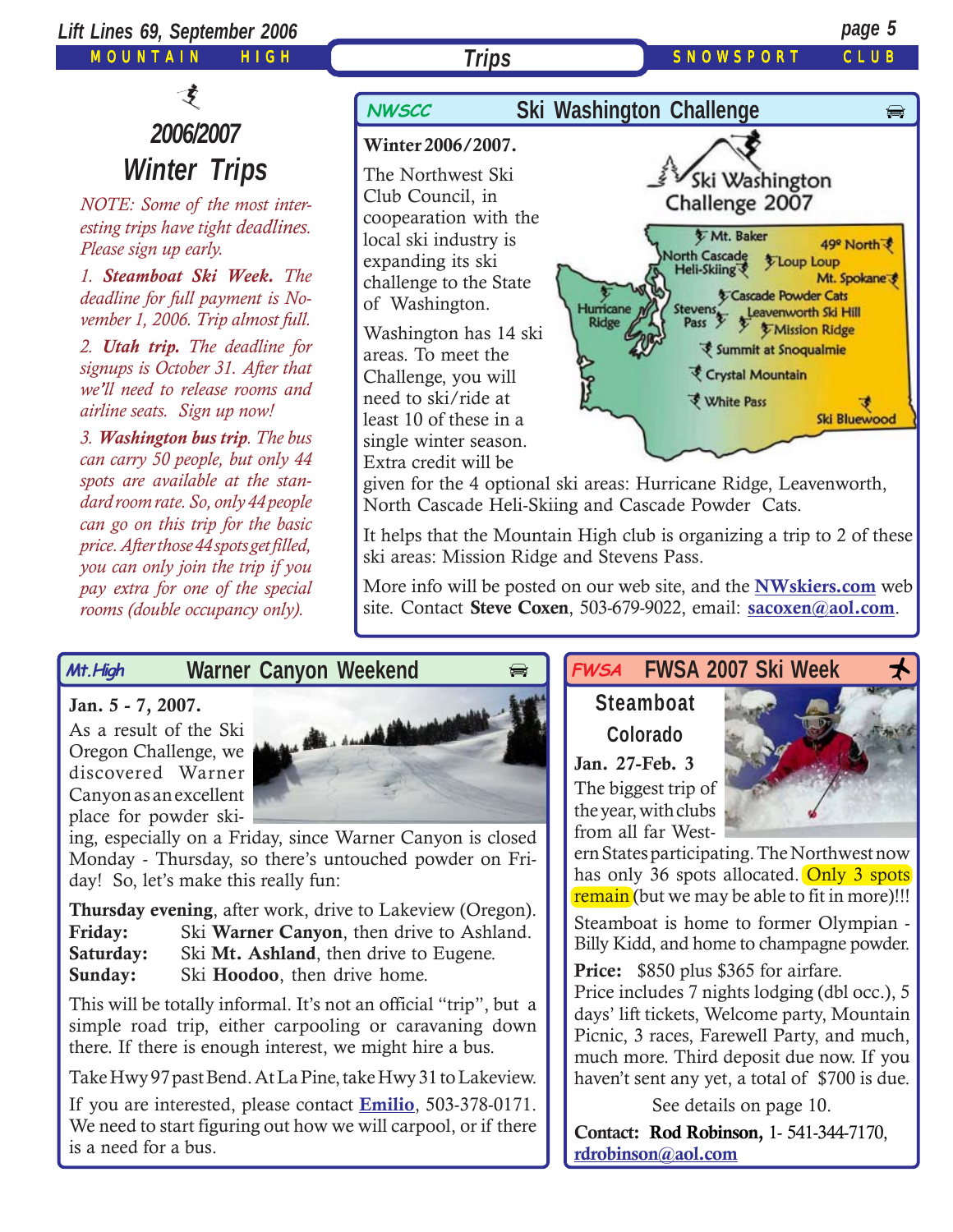

separate into smaller groups going to different places. Park City might be an excellent option for the last day of the trip.

For a **land-only option** (without airfare) please subtract \$**250**. If you don't need to join in the car rental, subtract \$**130**. Let us know about it.

Emilio & Linda are working on this together. Emilio for the shorter trip, Linda for the longer one. Linda is the overall trip leader. Contacts:

**Emilio:**1-503-378-0171 or email: **[info@mthigh.org](mailto:info@mthigh.org)**.

**Linda:** 503-412-3531, or email: **[Trips@mthigh.org](mailto:Trips@mthigh.org)**.

To reserve your spot, send a \$**500** deposit, made out to **Mountain High Snowsport Club**, and mail it to Mountain High Snowsport Club, PO Box 2182, Portland, OR 97208.

Remember to indicate which trip you are signing up for: 4 days or 7 days, and whether you are flying with us.

**NOTE:** It is important to sign up early. There's a lot of interest in this trip. First come, first served. All deposits must be in by **Oct. 31**, or air and lodging spots may need to be released. Final payments by **Dec. 10, 2006.**

& post trip to Rome & Florence.

Details in **[flyers](http://www.mthigh.org/Trips.htm#Bormio)** on our web site.

**Deposit: \$200** to Far West Ski Association, c/o Norm Azevedo, 901 Sousa Dr., Walnut Creek, CA 94597-2922.

**Contact** Norm at 1-925-944-9816 or **[fwsatravel@sbcglobal.net](mailto:fwsatravel@sbcglobal.net)**.

**Powder Mt.:** 2,000' vertical, and 5,500 acres (the largest in the U.S.) 1 Express Quad, 1 Fixed Quad, 1 Triple, 1 Double. Snowcat ride: \$8.

**Snowbasin:** 2,959' vertical, and 2,800 acres. 1 Tram, 2 Gondolas, 1 Quad, 4 Triples, 1 Double.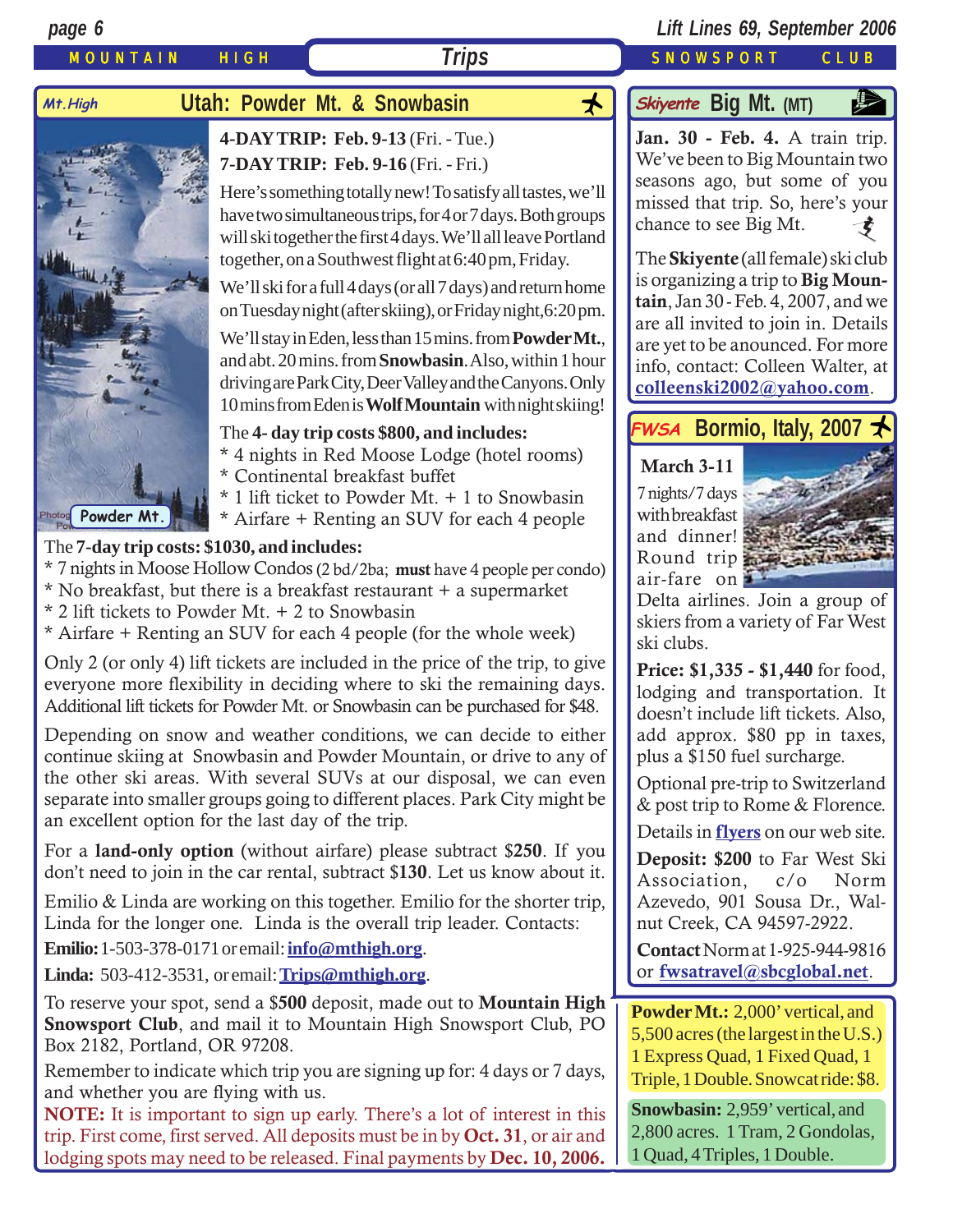MOUNTAIN HIGH

# Mt. High **Cascade Lodge**

## **March 3-4 2007.**

2days/ 1night at the friendly



Cascade Lodge in Govmnt. Camp.

We'll ski both days, Saturday and Sunday, most likely at Ski Bowl, just across the highway!

In the evening, we can party at Charlie's (just across the street)!

**Price:** Only **\$17** for lodging per night (in bunk beds). This is a special introductory guest rate just for our club for this weekend.

Dinner & breakfast will be available for a good price. Let us know if you'll have some, so enough can be prepared.

We need to have a head-count by December 15. So, please put this weekend on your calendar, and let us know you are coming.

**Contact** Emilio Trampuz, 1-503- 378-0171 or **[info@mthigh.org](mailto:info@mthigh.org)**.



Ski Bowl has the best views of Mt. Hood! And great powder in the upper bowl!

*Check our web site for trip updates [www.mthigh.org/Trips.htm](http://www.mthigh.org/Trips.htm).*

# **"Say WA" bus trip** And Alleman Wand Alleman Alleman Alleman Alleman Alleman Alleman Alleman Alleman Alleman Al

## **Mission Ridge & Stevens Pass**

## **March 16-18.**

2 days/ 2 nights. The bus trips are usually our club's best and most fun events. You don't have to miss any work days, as this is just a weekend.

*Trips*

We will leave Friday around 5 pm, and return Sunday night. We'll visit:

1. **Mission Ridge**, with a new express lift installed last season. You can ski by a World War II bomber that crashed on the mountain! 2.200' vertical. 1 Express Quad, 3 Doubles.



**Harry @ Mission Ridge**

2. **Stevens Pass**, lots of tree skiing, front and back + lots of cruisers! 1,800' vertical, served by 3 Quads, 4 Triples, 3 Doubles.

**Lodging:** Both nights, we'll stay in the charming town of Leavenworth. We have booked almost the entire Obertal Inn, just for us! Most rooms have 2 queen beds, some have 1 king bed. There are also 2 Fireplace Suites and 2 Jacuzzi Suites. If a couple wants to book one of those suites, each **person** would pay an extra \$42 for a Fireplace Suite or \$64 each for a Jacuzzi Suite. First come, first served. Reserve your's soon!

An "expanded continental breakfast" is included.

**Price:** Only **\$200** for lodging and transportation, plus approx. **\$38** per lift ticket (exact price tba later). We will be getting deeply discounted lift tickets at the hotel.

The trip price is based on 26 people. For each 2 people that sign up over that number, the price for everyone will go down by \$4 . (For example, at 32 people it would cost \$188 each, and at 42 people it would cost only \$168 each!) So, let's make sure everyone goes on this trip!

Contact: **[Linda McGavin](mailto:Trips@mthigh.org)** (trip leader) or **[Emilio Trampuz](mailto:info@mthigh.org)** (co-captain).

Reservations: Send a \$100 deposit made out to **Mountain High Snowsport Club**, and mail it to Mountain High Snowsport Club, PO Box 2182, Portland, OR 97208.

Remember to specify if you want one of the special rooms. **NOTE: Only 44 spots available at the standard rate. After those 44 spots get filled, you'll only be able to sign up for the more expensive rooms** (double occupancy only)**.**

P.S. In case you didn't know, "Say WA" is Washington's new slogan.

## **Mt. Bachelor Weekend / FWSA Championships**



**Mar. 30 - Apr. 1.** Multiple events. Our last PACRAT race of the season on Sunday. The Far West Championships will have a Slalom on Saturday and a GS on Sunday. All PACRAT racers can enter both races. We'll all drive to Bend. Activities at the Riverhouse.

▄

Many will come to Bend just for fun!

Info: Mary Olhausen: **[omary52@comcast.net](mailto:omary52@comcast.net)**

SNOWSPORT CLUB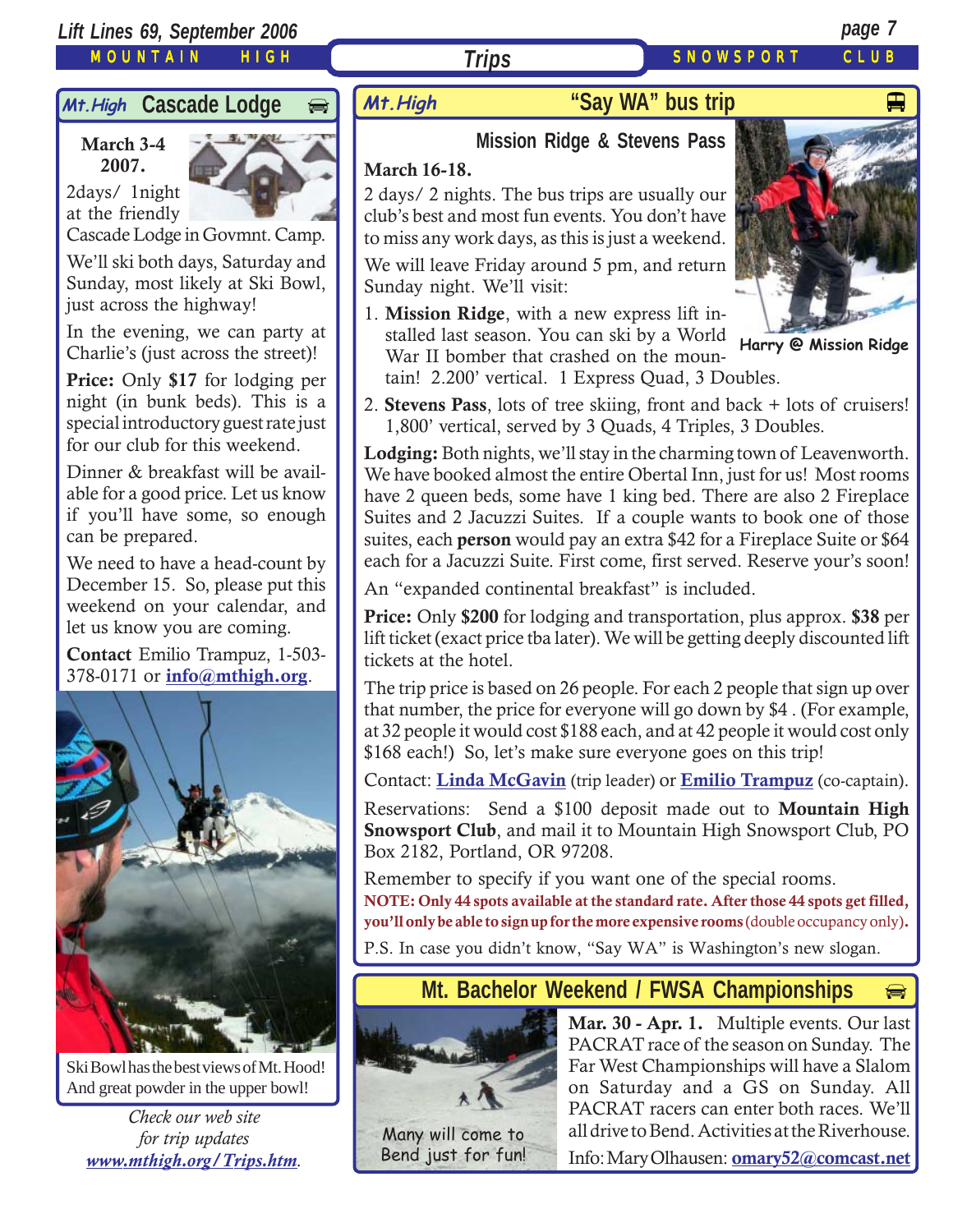## MOUNTAIN HIGH **Ski Area News** SNOWSPORT CLUB

## **More New Lifts!**

In addition to the new lifts at **Silver Star** and **Big White**, there is also a new lift at **Sun Peaks**! All this should make this year's Canadian Ski Safari a joy!



**Sun Peaks** has added a new express quad serving the black and blue runs like Caribou and Coquihalla (where races are often held). The new lift connects with the top of the Sunburst Express.

## **New Season Passes**

**Mt. Hood SKi Bowl and Timberline** have paired up to offer a joint season pass, named the **Fusion Pass**. Get two season passes for the price of one! But you must pair up with someone to buy 2 passes together.

For adults (ages 23-64), it costs: \$399.

For ages 15-22, it costs: \$299.

For ages 7-14, it costs: \$199.

**Mt. Hood Meadows** is offering the usual types of passes for the same price as last year. The most popular early season pass requires that you pair up with 3 other people for a 4Buy4 pass. The prices are:

4Buy4 pass (for ages 23-64) costs: \$400.

3x3 pass (for ages 15-22) costs: \$300.

2x2 pass ( for ages 7-14) costs: \$200.

10-time pass (purchased at Ski Fair): \$295.

NOTE: Consider if you really need a season pass. For example, at Meadows, the 4x4 pass pays off only if you'll ski at least 13 times there. Otherwise, the 10 times pass is better.

Remember also the Washington Ski Challenge and the Oregon Ski Challenge (see p. 5). Also the Canadian Ski Safari, and any other trips you are planning.

**To find partners for the passes, see our web site[Forum](http://s104306927.onlinehome.us/tinc?key=ZNQJOQu3&start=-1&reverse=1)**.

**F** 

## **Mt. High Letters**

**Q Which is more up-to-date, the latest copy of "Lift Lines" or the info on our web site?**

**A** It depends on the time of month. Usually, the web site wil contain more recent updates. We can usually update the web site at a moment's notice. The exception is during the first few days after a new issue of "Lift Lines" is published (usually a few days after the first Tuesday of the month). During those few days, when the newsletter is still fresh, it will have the latest info, until we update the web site as well.

## **Q How long does it take to put the newsletter together? -** *Meg*

A Meg, when you first asked me this, I said it takes<br>about two days, usually a whole weekend. But, if you add all the preparatory work, it actually takes a bit longer. Almost every article or announcement requires some research, or some emailing back and forth to get all the facts. Or, I might need to search the web for some suitable ski area photos. Or, even if the photos are all my own (from a trip), I still need to process them in Photoshop, crop and resize them, etc. This preparation can extend for days prior to the publication.

Finally, one of the most time-consuming tasks is fitting all the text and the photos in the avaialble space on the page. Sometimes it means agonizing over which word can be taken out without losing the meaning. - *Emilio*

**Q I'd like to mail you a flyer (or a photo), but I don't know your mailing address. Also, can you give me Linda's email address? -** *Various people*

**A** If you are sending any money to the club, use the **Dough Transmittal Form** and mail it to the club's PO Box. But, if you are sending in something for the newsletter, mail it directly to **Emilio**, whose address appears on the last page of each newsletter. Also, all our club officers' email addresses and phone numbers are listed on page 11 (page before last). But you are at work and don't have the newsletter with you. No problem. Just go to the **[Contacts](http://www.mthigh.org/Contacts.htm)** page on our **[web site](http://www.mthigh.org/)**.

**Q What kind of winter might we expect this year? How much snow can we expect?**

We are getting two different answers from two different sources. Should be interesting to see who is right. The **National Weather Service** forecasts a mild "El Niño" effect, with warmer temperatures and less precipitation. But, the **Farmers' Almanac** forecasts a very cold winter in the Northwest, with lots of snow. I'd rather go with the Farmers' Almanac!!!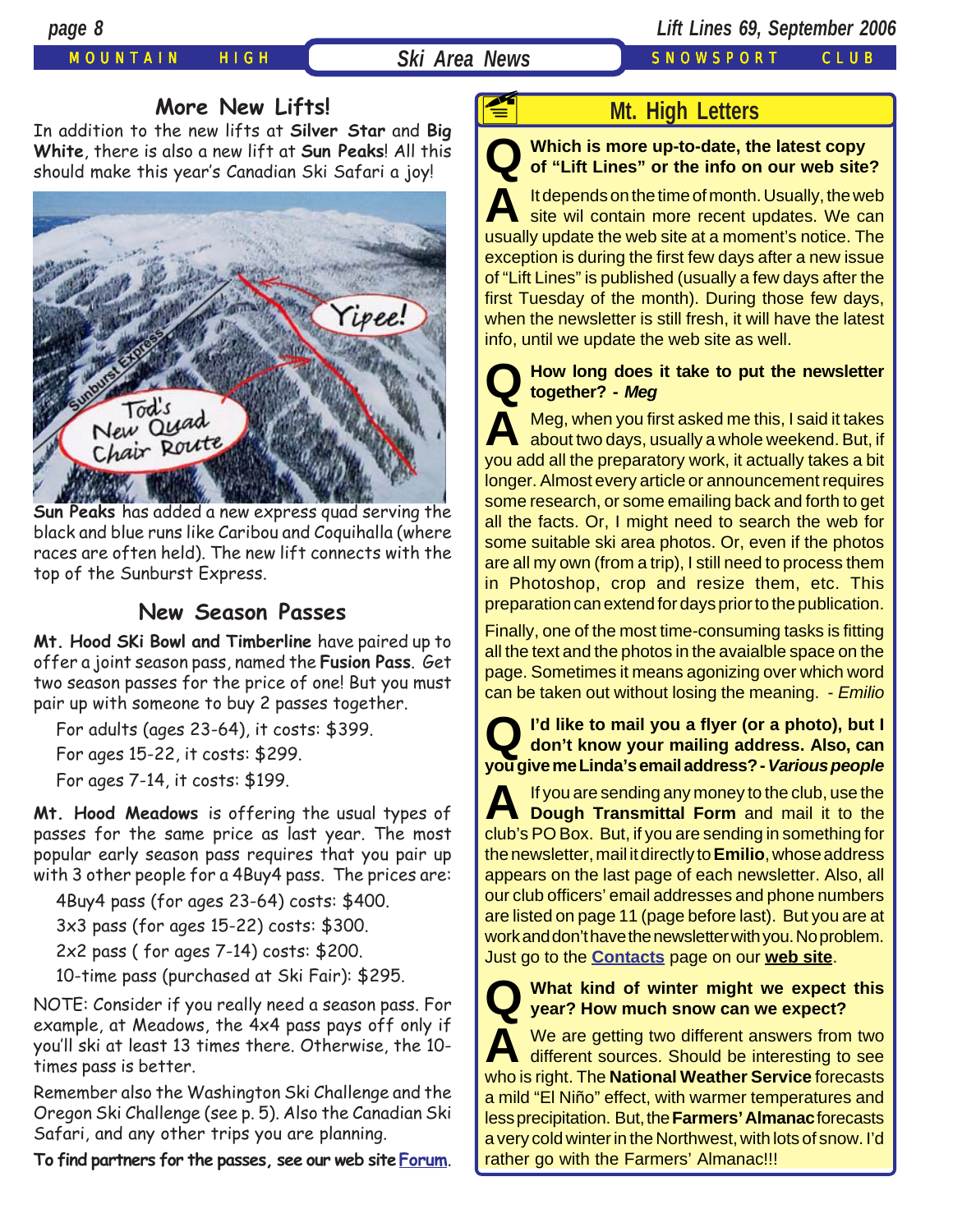*Lift Lines 69, September 2006 page 9*

MOUNTAIN HIGH

**PACRAT and NWSCC News SNOWSPORT CLUB** 



The PACRAT race dates for next season have been confirmed. Also, **for all future years,** we'll try to keep the exact same weekends, so we will always know in advance when the races will be held, and thus plan our ski trips around it.

Note that these are all standard dates. Only the 5th race at Mt. Bachelor is an exception this year.

| Race Weekend              | Date          | <b>Place</b>       |
|---------------------------|---------------|--------------------|
| 1. 2nd Sunday in January  | $1 - 14 - 07$ | Timberline         |
| 2 4th Sunday in January   | $1 - 28 - 07$ | <b>Meadows</b>     |
| 3. 3rd Sunday in February | 2'18'07       | Ski Bowl           |
| 4. 2nd Sunday in March    | $3 - 11 - 07$ | Meadows            |
| M. 4th Sunday in March    | $2 - 25 - 07$ | Meadows            |
| 5. 1st Sunday in April    |               | 3-31-07* Bachelor* |
| R. 2nd Friday in April    | 4-13-07       |                    |
|                           |               |                    |

 $M = M$ akeup race (only if another one is cancelled).

 $R =$ Rat Attack (the Awards party)

**\* Exception:** This year, the 5th race will exceptionally be held on **Saturday, March 31, 2007**, at Mt. Bachelor, because it will be combined with the Far

West Championships. Most other years, the 5th race will be held on the 1st Sunday in April, at **Mt. Hood Meadows**.

The final and most accurate dates will always be posted on the PACRAT web site at: **[www.pacrats.org](http://www.pacrats.org/)**.



## **Looking of a Racing Director**



**Gordon Lusk** has been our Racing Director for the past 2 or 3 years, and what a great job he did! You have to thank Gordy for all those free clinics we had in the last 2 years.

But, Gordy has now moved to Hood River. He'll still be racing with us, and he is also on

the PACRAT Board, where he will help Bruce set up race our courses. But, he says: "*It will be difficult to do the job of Racing Director correctly from Hood River. I can carry on with the Race Director job for this season as best I can, but please start looking for a replacement. I will be happy to help anyone who would like to slowly take over.*"

One of the main responsibilities of our Racing Director is at the beginning of a new season (October - December) coordinating the team signups, finding a team for new racers, possibly coordinating with other clubs in case we have an overflow, reviewing team registrations and Release forms for accuracy and completeness, and submitting all the team rosters to the PACRAT Board.

If interested, contact Gordy at 503-804-8363, or email **[GordyLusk@hotmail.com](mailto:gordylusk@hotmail.com)**

## **Join a team!**

Wanna meet 9 ski buddies for the winter season? Join a PACRAT team. It's fun. We'll find you a spot on a 10-person team. We need racers of all ages (over 21) and abilities, including total beginners!

We'll ski together, run some gates, maybe win some prizes, and a party is included at the end of every race day. 5 races per season. Only \$85 per person.

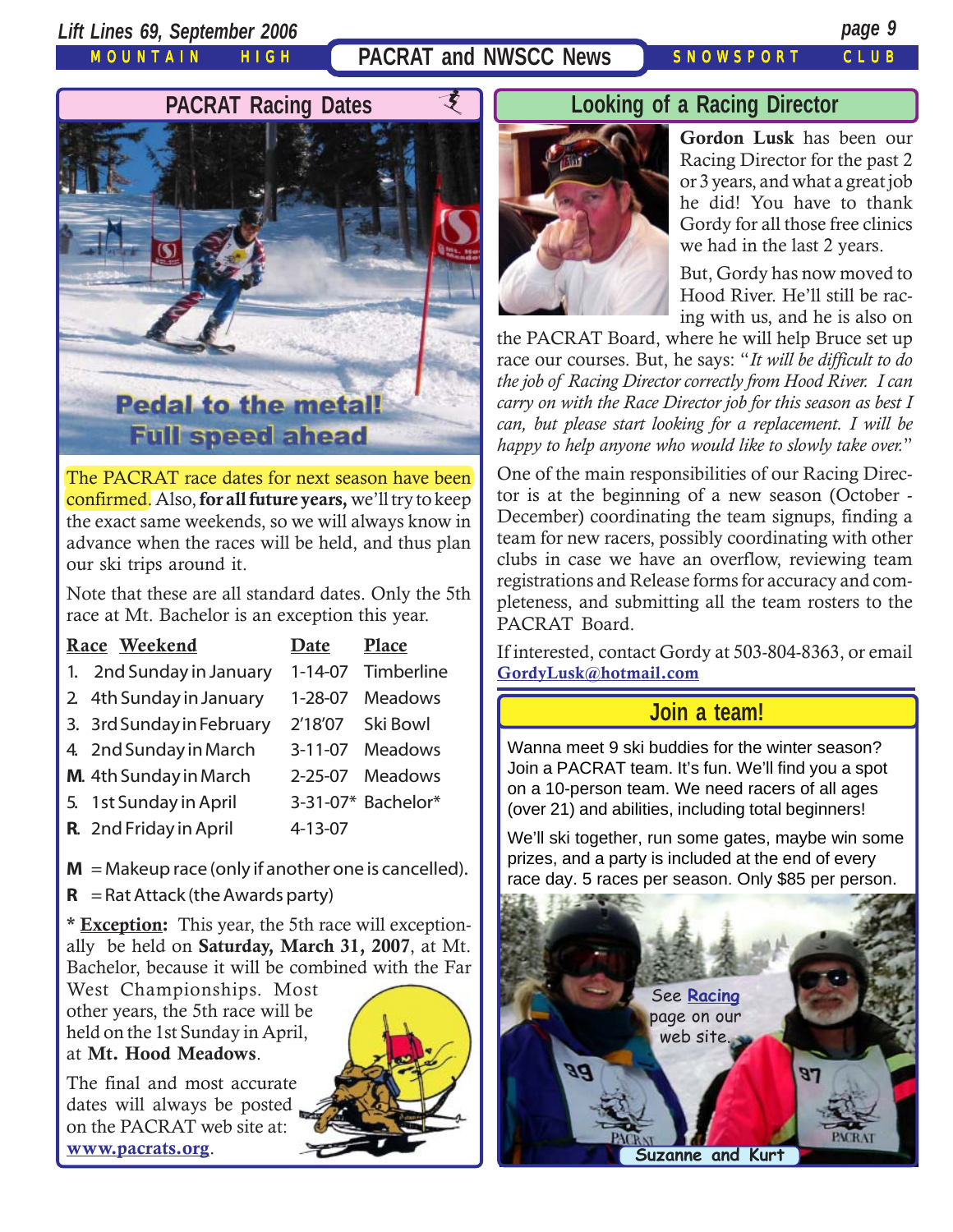## MOUNTAIN HIGH **FWSA - Far West Ski Assoc.** SNOWSPORT CLUB

## **Far West Ski Association FWSA FWSA FWSA Ski Week**

The Far West Ski Association (to which we all belong) organizes at least 2 big trips each winter:

a) A **National Ski Week** - this year to **Steamboat**, Colorado, January 27 - February 3, 2007. See more info in the next column on this page.

b) A **European trip** - this year to **Bormio**, Italy, March 3 - 11, 2007. See page 6.

## *SKI WEEK 2008 AT WHISTLER*

The next Far West Ski Week, **January 19-26, 2008**, will be at **Whistler/Blackcomb**. Jot that down. We'll havethe opportunity to try the new Piccolo express lift (see Lift Lines 68 -August- page 8), and to preview the slopes of Whistler and Blackcomb mountains before the Winter Olympics, to be held in 2010.

## *FAR WEST RACING ASSOCIATION*

FWRA is the racing arm of FWSA. Every winter, it organizes at least 2 major racing events:

a) **Three races** (a qualifier, a slalom, & a GS) during the Far West **Ski Week** (this year in Steamboat).

b) **The Far West Championships**, usually in April, and most often held at Lake Tahoe ski areas, but this coming season, the Championships will be held at Mt. Bachelor, March 30 - April 1, 2007. All our PACRAT racers automatically qualify for the Far West races, if they wish to participate.

## *FWSA Leadership*

Considering that **Mountain High** is only one of over a hundred clubs represented by the Far West Ski Association, it is pretty impressive that 3 of the top FWSA officials are members of our club.

**Randy Lew** is the FWSA President.

**Debbi Kor-Lew** is VP of Marketing

**Steve Coxen** is chairman of the Board of Trustees.. More info on the FWSA web site: **[www.fwsa.org](http://www.fwsa.org/)**.







Randy Lew Debbi Kor-Lew Steve Coxen

## **FWSA FWSA**



**Jan 27 - Feb 3,2007.** The biggest ski party in the West is the annual Far West trip, involving dozens (if not

**Steamboat, CO**

hundreds) of ski clubs throughout the Western States (OR, WA, ID, NV, CA, AZ, NM). See the FWSA web site: **[www.fwsa.org](http://www.fwsa.org/)**.

**36** spots are reserved for Northwest skiers. Only 3 spots remain! We may be able to accommodate a few more.

The phrase "champagne powder snow" was coined at Steamboat. With 20 lifts serving 143 trails, 3,600 vertical feet, and nearly 3,000 skiable acres, Steamboat provides a variety of terrain for every level of skier. Steamboat's six peaks are filled with groomed cruisers, bumps, steep, open meadows and legendary tree skiing.

**The price** of \$**850** includes:

- \* FWSA lodging (double occupancy);
- \* FWSA amenity package (all kinds of goodies);
- \* Lodging at The Lodge at Steamboat, located just 200 yards from the gondola;
- \* Welcome Party, Après Ski Party, Mountain Picnic, Farewell Awards Party;
- \* 3 Races; and
- \* 5 of 7 day Lift Tickets.
- NOTE: Air & ground transportation will be an extra \$**365**. Thus, the total cost is: \$**1215**.

Reserve your spot by making a \$700 deposit!

### **Payment Schedule**:

| Initial deposit: | \$100.                 |
|------------------|------------------------|
| July 1st:        | \$250,                 |
| September 1st:   | \$350 due and          |
| November 1st:    | remaining balance due. |

**Trip cancellation policy**: Cancellation from July1st until September 1st will result in a \$25 cancellation fee, cancellation between September 2nd and November 15th will result in a \$100 cancellation fee. NO REFUNDS after November 15th.

Please make your checks payable to: **Northwest Ski Club Council**, P.O. Box 1915, Portland OR 97207.

Contact **Rod Robinson** 541-344-7170, **[rdrobinson@aol.com](mailto:rdrobinson@aol.com)**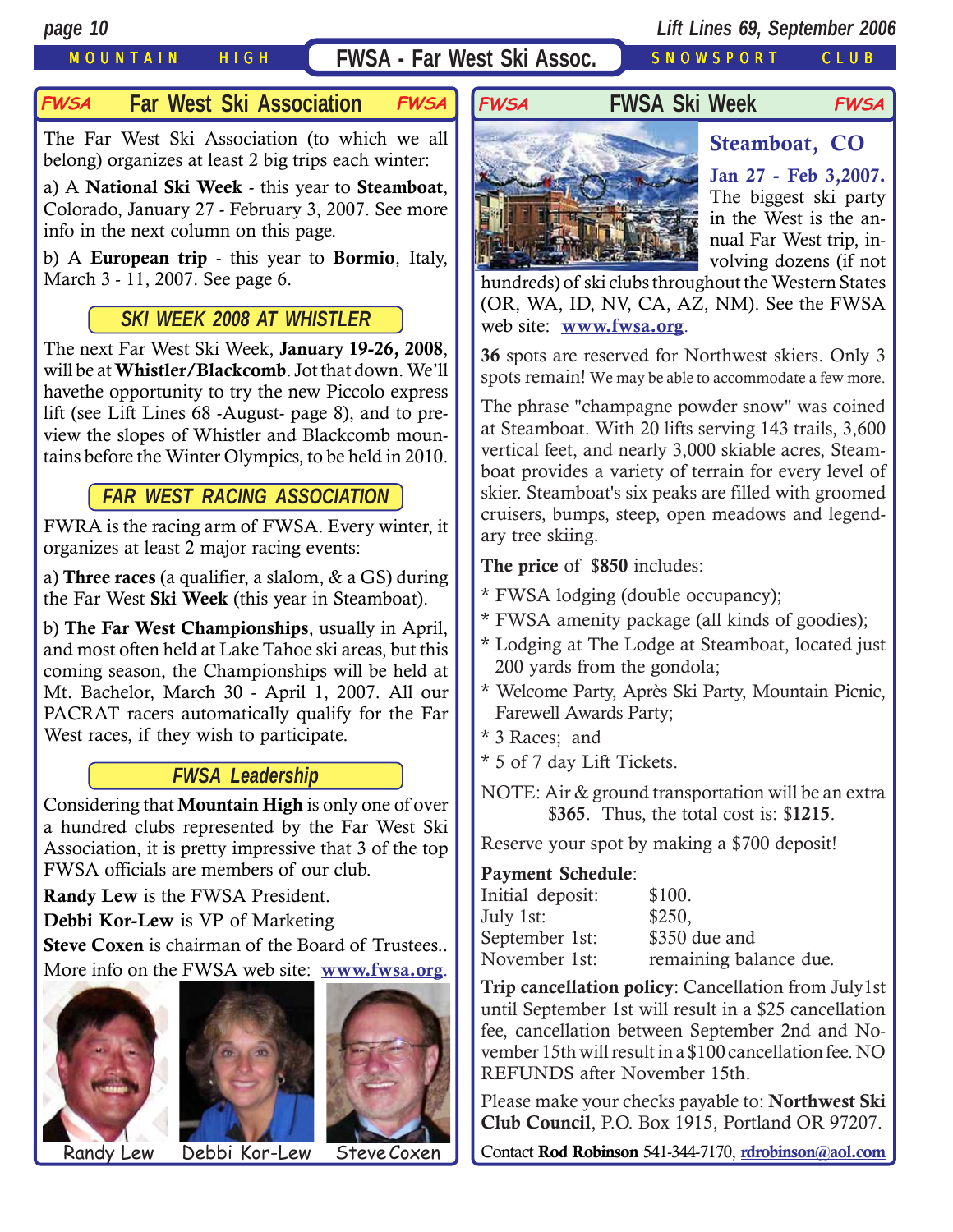| Lift Lines 69, September 2006<br>MOUNTAIN                                                                                                                                                                                                                                                                                                                                                                                                                                                                                                                                                                                                                                                                                                                                                                                                                                                                                                                                                                                                          | <b>HIGH</b>                                                                                   | Club info                                                                                                                                                                                                                                   |             | SNOWSPORT                                                                                                                                                                                                                                                                                                                                                                                                                                                                                                                                                                                                                                                                                                                                                                                                                                                          | page 11<br>CLUB                                                                                                                                                                                                                               |
|----------------------------------------------------------------------------------------------------------------------------------------------------------------------------------------------------------------------------------------------------------------------------------------------------------------------------------------------------------------------------------------------------------------------------------------------------------------------------------------------------------------------------------------------------------------------------------------------------------------------------------------------------------------------------------------------------------------------------------------------------------------------------------------------------------------------------------------------------------------------------------------------------------------------------------------------------------------------------------------------------------------------------------------------------|-----------------------------------------------------------------------------------------------|---------------------------------------------------------------------------------------------------------------------------------------------------------------------------------------------------------------------------------------------|-------------|--------------------------------------------------------------------------------------------------------------------------------------------------------------------------------------------------------------------------------------------------------------------------------------------------------------------------------------------------------------------------------------------------------------------------------------------------------------------------------------------------------------------------------------------------------------------------------------------------------------------------------------------------------------------------------------------------------------------------------------------------------------------------------------------------------------------------------------------------------------------|-----------------------------------------------------------------------------------------------------------------------------------------------------------------------------------------------------------------------------------------------|
|                                                                                                                                                                                                                                                                                                                                                                                                                                                                                                                                                                                                                                                                                                                                                                                                                                                                                                                                                                                                                                                    | Mt. Hood Heritage Day + Silent Auction & Raffle                                               |                                                                                                                                                                                                                                             |             |                                                                                                                                                                                                                                                                                                                                                                                                                                                                                                                                                                                                                                                                                                                                                                                                                                                                    | <b>Mountain High Meeting</b>                                                                                                                                                                                                                  |
| * Drive up the old west-leg road to Timberline Lodge in collectible vehicles.<br>* Heritage Booths: Various outdoor recreation clubs and organizations.<br>*Barlow Road Pioneer History Camp; *Arts & crafts demos during the day.<br>* Ski Bowl Adventure Park * Heritage Day Buffet dinner in Cascade lodge.                                                                                                                                                                                                                                                                                                                                                                                                                                                                                                                                                                                                                                                                                                                                     |                                                                                               | Sept. 23 (Sat.) This annual event celebrates Mt.<br>Hood and its long and rich history of outdoor<br>recreation. Come to Government Camp for a full<br>day of fun, family activities, including:<br>* Mt. Hood Museum open house 10 - 5 pm. |             | events.<br>Gather at 6:30 pm. Start at 7 pm.<br>tolHwy.                                                                                                                                                                                                                                                                                                                                                                                                                                                                                                                                                                                                                                                                                                                                                                                                            | First Tuesday of the month.<br><b>Oct. 3 (Tues.)</b> : Open to all who want<br>to get more involved with the club. An<br>organizational meeting to plan future<br>Location: Round Table Pizza, 10070<br>SW Barbur Blvd., Portland, near Capi- |
|                                                                                                                                                                                                                                                                                                                                                                                                                                                                                                                                                                                                                                                                                                                                                                                                                                                                                                                                                                                                                                                    |                                                                                               |                                                                                                                                                                                                                                             |             | General information: info@MtHigh.org                                                                                                                                                                                                                                                                                                                                                                                                                                                                                                                                                                                                                                                                                                                                                                                                                               |                                                                                                                                                                                                                                               |
| Mountain High snowsport club contacts:<br>President:<br>Gary Stevenson, H: 503-257-6368,<br>Vice-President:<br>Terry White,<br>H: 503-297-1427, W: 503-296-6075, TWhite223@msn.com<br>Sue Bennett,<br>H: 503-774-8747, OptomistSue@comcast.net<br>Secretary:<br>Treasurer:<br>Kurt Krueger,<br>H: 503-625-1492, telek2@att.net<br>H: 503-804-8363, GordyLusk@hotmail.com<br><b>Race Director:</b><br>Gordy Lusk,<br>Emilio Trampuz, H/W: 1-503-378-0171, info@mthigh.org<br><b>Newsletter Editor:</b><br>Jaxine Harris,<br>H: 503-692-9719, JaxineAH@msn.com<br><b>Activities Director:</b><br><b>NWSCC</b> Rep:<br>Debbi Kor-Lew,<br>H: 503-682-1563, W: 988-5138, ijustwannarun@aol.com<br>Marsha Cosgrove, H: 503-646-5292, W: 503-799-2833, HappyHairdresser@msn.com<br><b>Trip Directors:</b><br>Linda McGavin, H: 503-652-2840, W: 503-412-3531, Trips@mthigh.org<br>Larry Bennett,<br>H: 503-760-2360, BENNETT896@aol.com<br><b>DOUGH TRANSMITTAL FORM</b><br>For all Mt. High trips, make check payable to: "Mountain High Snowsport Club" |                                                                                               |                                                                                                                                                                                                                                             |             |                                                                                                                                                                                                                                                                                                                                                                                                                                                                                                                                                                                                                                                                                                                                                                                                                                                                    |                                                                                                                                                                                                                                               |
| PLEASE PRINT CLEARLY:<br>Email (Hm):                                                                                                                                                                                                                                                                                                                                                                                                                                                                                                                                                                                                                                                                                                                                                                                                                                                                                                                                                                                                               | Mail to: Mountain High Snowsport Club, PO Box 2182, Portland, OR 97208.<br>[ ] New membership |                                                                                                                                                                                                                                             | [ ] Renewal | Whereas the Mountain High Snowsport Club ("Club") is an organi-<br>zation of fun loving ADULTS whose events are organized by mem-<br>bers who volunteer their efforts for the enjoyment of their fellow<br>members and friends, please remember when I participate in Club<br>events I do so at my own risk. Sporting activities, indeed, any<br>activity, includes inherent risks. I will evaluate my own abilities and<br>responsibilities and join in the Club fun as a responsible and consid-<br>erate adult. I will not hold the Club or any Club officer liable for the<br>consequences of my decisions and my behavior. The bottom line<br>is, stuff just happens sometimes and the club volunteers are not to<br>be blamed for helping us have fun. Besides, the Club has no assets,<br>except for a leftover banner, some balloons, or a couple of empty |                                                                                                                                                                                                                                               |
| <b>Email Preferences:</b> -Newsletter (once a month): [ ] yes, link only [ ] yes, complete file<br>[ ] No changes<br>(same as last year) - Other ski news (NWSCC, FWSA, ski areas, trips): [ ] yes [ ] no<br>Please take my money, and apply it toward the following Ski Club fun stuff:                                                                                                                                                                                                                                                                                                                                                                                                                                                                                                                                                                                                                                                                                                                                                           | - Club news & events (between newsletters): [ ] yes [ ] no                                    |                                                                                                                                                                                                                                             |             | beer bottles with the Club's name on them.<br>[ ] no                                                                                                                                                                                                                                                                                                                                                                                                                                                                                                                                                                                                                                                                                                                                                                                                               |                                                                                                                                                                                                                                               |
|                                                                                                                                                                                                                                                                                                                                                                                                                                                                                                                                                                                                                                                                                                                                                                                                                                                                                                                                                                                                                                                    |                                                                                               |                                                                                                                                                                                                                                             |             |                                                                                                                                                                                                                                                                                                                                                                                                                                                                                                                                                                                                                                                                                                                                                                                                                                                                    | Deposit?Paidinfull?                                                                                                                                                                                                                           |

**Utah 4-day** (Feb. 9 - 13, 2007) Total \$800 Deposit: \$500 \$ \_\_\_\_\_\_\_\_\_\_\_ \_\_\_\_\_\_\_\_\_\_

**Utah 7-day** (Feb. 9 - 16, 2007) Total \$1030 Deposit: \$500 \$ \_\_\_\_\_\_\_\_\_\_\_ \_\_\_\_\_\_\_\_\_\_

 **Washington bus trip** (Mar. 16 - 18, 2007) Total \$200 Deposit: \$100 \$ \_\_\_\_\_\_\_\_\_\_\_ \_\_\_\_\_\_\_\_\_\_ **Other**: \_\_\_\_\_\_\_\_\_\_\_\_\_\_\_\_\_\_\_\_\_\_\_\_\_\_\_\_\_\_\_\_\_\_\_\_\_\_\_\_\_\_\_\_\_\_\_\_\_ \$ \_\_\_\_\_\_\_\_\_\_\_ \_\_\_\_\_\_\_\_\_\_

Comments (For whom you are paying. Roommate requests,...): \_\_\_\_\_\_\_\_\_\_\_\_\_\_\_\_\_\_\_\_\_\_ Signature(s): \_\_\_\_\_\_\_\_\_\_\_\_\_\_\_\_\_\_\_\_\_\_\_\_\_\_\_\_\_\_\_\_\_\_\_\_\_\_\_\_\_\_\_\_\_\_\_\_\_\_\_\_\_\_\_\_ Date: \_\_\_\_\_\_\_\_\_\_\_\_\_\_\_\_\_\_\_